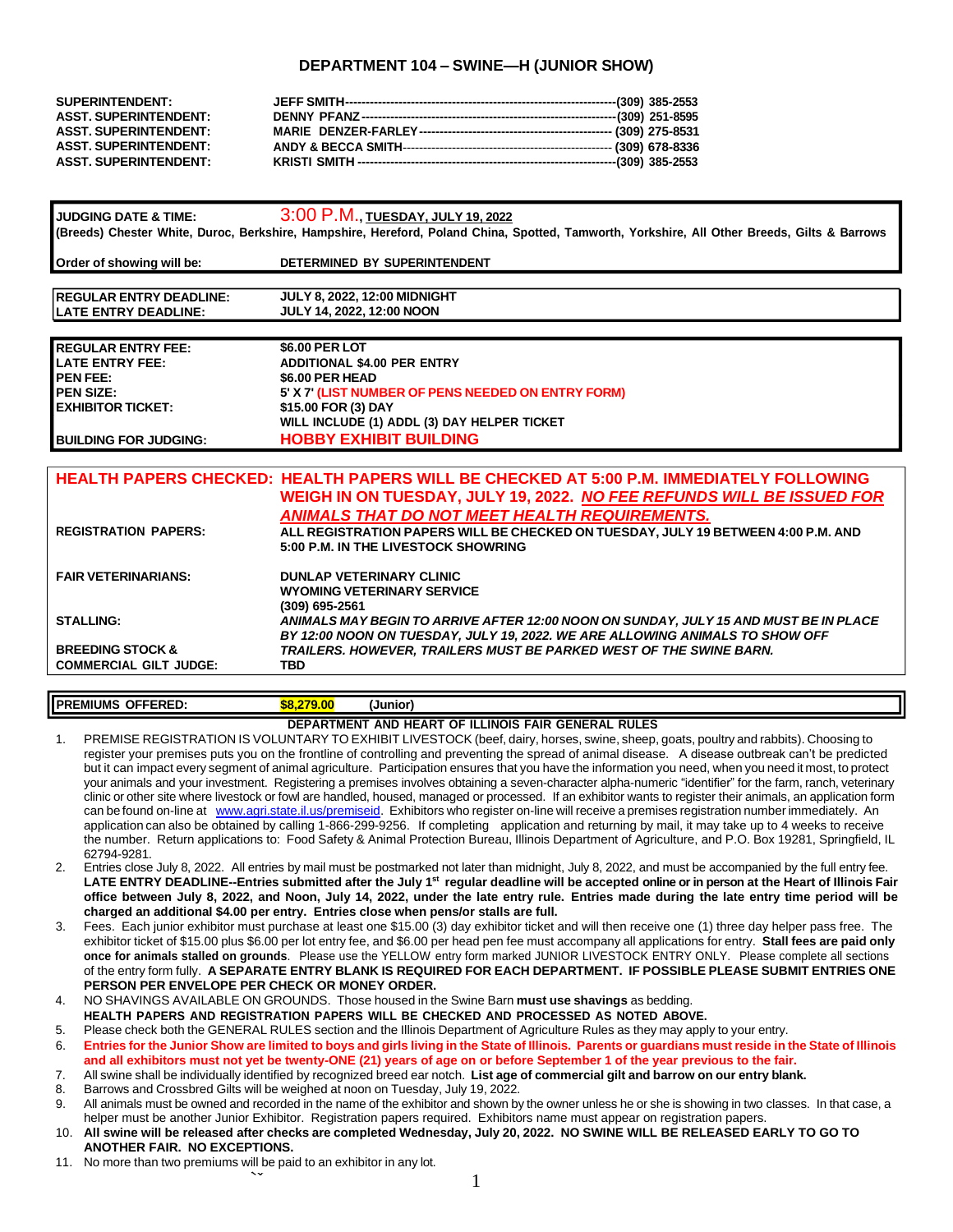- 12. All waste manure and waste feed must be placed in containers provided on NORTH SIDE of livestock barns. Exhibitors failing to do so shall forfeit premium money earned. No waste feed to be dumped in wash rack.
- 13. No livestock or equipment will be allowed in the barn until the superintendent has assigned stalls. Prior arrangements must be made for preferential stalling. No exhibitor will be allowed to move to a different stall once your stall has been assigned. If more stalls are requested than available, exhibitors will be required to have more than (1) animal per pen. No grooming chutes will be allowed in the barns.
- 14. Individual I.D. cards on crossbred gilts and barrows must be made out prior to show and handed to the ring superintendent.
- 15. All Barrows entered in the Barrow Show must weigh between 190 lbs. and 300 lbs.
- 16. **NO CLIPPING IN THE BARNS.**
- 17. **No sick animals will be allowed to remain on the fairgrounds.**
- 18. Entries for the Junior Show are limited to boys and girls living in the State of Illinois. Parents or guardians must reside in the State of Illinois **and all exhibitors must not yet be twenty-one (21) years of age on or before September 1 of the year previous to the fair.**
- 19. **Barrow Breeds**---NJSA Breeds Berkshire, Hampshire, Duroc, Yorkshire and Landrace**. Team Purebred Breeds---**Spotted, Chester White, Hereford, Tamworth and Poland China.

## **There will be an exhibitor and family potluck before the hog shows. Please bring a dish to share, plates and silverware will be provided. Potluck to start before the show at 12:00 Noon.**

**SPECIAL AWARDS CLASS - N JUNIOR SWINE SHOWMANSHIP OPEN TO ALL JUNIOR SWINE EXHIBITORS**

**Lot**

- 1. Junior Swine Showmanship-Ages 10 and Under
- 2. Junior Swine Showmanship-Ages 11-13
- 3. Junior Swine Showmanship-Ages 14-16
- 4. Junior Swine Showmanship-Ages 17-21

ONCE AN EXHIBITOR HAS WON THEIR AGE GROUP THEY ARE REQUIRED TO MOVE UP TO THE NEXT AGE GROUP. FOUR TROPHIES WILL **BE AWARDED FOR JUNIOR SWINE SHOWMANSHIP.**

## **SPECIAL AWARD**

**ALL SWINE EXHIBITORS WILL BE ELIGIBLE FOR CONSIDERATION FOR THE SWINE HERDSMAN AWARD. PLEASE SEE HERDSMAN SECTION FOR MORE INFORMATION.**

## **SPECIAL AWARDS CLASS - S PAUL D. THOMPSON MEMORIAL PREMIER JUNIOR SWINE EXHIBITOR AWARD**

**Lot** 1. All junior swine exhibitors will be eligible. No entry fee. A Special Banner will be awarded to exhibitor with the most points in placings with animals and showmanship contest. Winner to be determined by the Swine Department Superintendents.

Sponsored by: Welker-Musick Showpigs and the Thompson and Welker Families, Hanna City, IL

 $\sim$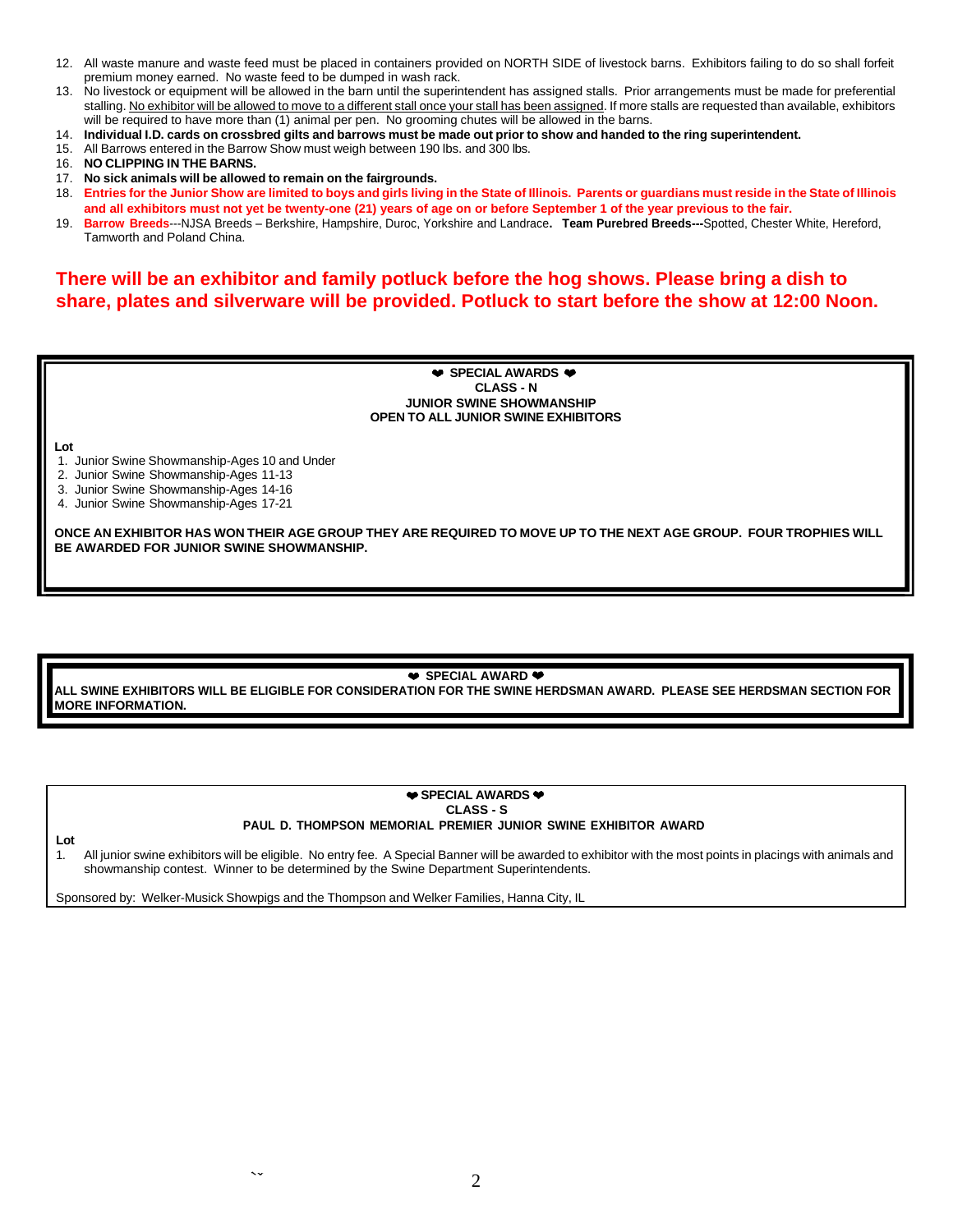|     |                                                                                                                                                             | <b>PUREBRED</b>      |                        |      |  |  |  |  |  |
|-----|-------------------------------------------------------------------------------------------------------------------------------------------------------------|----------------------|------------------------|------|--|--|--|--|--|
|     | <b>CLASS</b>                                                                                                                                                |                      |                        |      |  |  |  |  |  |
|     | A – SPOTTED                                                                                                                                                 |                      | <b>E-CHESTER WHITE</b> |      |  |  |  |  |  |
|     | <b>B – DUROC</b>                                                                                                                                            |                      | <b>F-POLAND CHINA</b>  |      |  |  |  |  |  |
|     |                                                                                                                                                             | <b>C – BERKSHIRE</b> | <b>G-YORKSHIRE</b>     |      |  |  |  |  |  |
|     | <b>D – HAMPSHIRE</b>                                                                                                                                        |                      | <b>H-HEREFORD</b>      |      |  |  |  |  |  |
|     |                                                                                                                                                             |                      | <b>I - TAMWORTH</b>    |      |  |  |  |  |  |
|     | <b>MAKE SURE THE BREED IS LISTED ON THE ENTRY BLANK</b>                                                                                                     |                      |                        |      |  |  |  |  |  |
|     | (LOT NUMBER IS THE SAME FOR EACH BREED)                                                                                                                     |                      |                        |      |  |  |  |  |  |
|     |                                                                                                                                                             | <b>PREMIUMS</b>      |                        |      |  |  |  |  |  |
|     | 1st                                                                                                                                                         | 3rd<br>2nd           | 4th                    | 5th  |  |  |  |  |  |
| Lot | \$28                                                                                                                                                        | \$20<br>\$24         | \$18                   | \$16 |  |  |  |  |  |
| 1.  | January Gilt, farrowed before January 1, 2022 through January 15, 2022                                                                                      |                      |                        |      |  |  |  |  |  |
| 2.  | January Gilt, farrowed on or after January 16, 2022 through January 31, 2022                                                                                |                      |                        |      |  |  |  |  |  |
| 3.  | February Gilt, farrowed on or after February 1, 2022                                                                                                        |                      |                        |      |  |  |  |  |  |
|     | 4.<br>*After all entries are received, Superintendents will break into lots. Only (1) lot is offered for February gilts. In the event more than 6 gilts are |                      |                        |      |  |  |  |  |  |
|     | *entered, there will be 2 lots divided equally by age at the Superintendent's discretion.                                                                   |                      |                        |      |  |  |  |  |  |
| 5.  | Pair of Gilts, farrowed after January 1, 2022 through January 31, 2022                                                                                      |                      |                        |      |  |  |  |  |  |
|     | Pair of Gilts, farrowed on or after February 1, 2022<br>6.                                                                                                  |                      |                        |      |  |  |  |  |  |
|     | * On entry form enter Lot 3 only. You will be assigned the correct lot number after all entries are received.                                               |                      |                        |      |  |  |  |  |  |
| 7.  | BREED CHAMPION GILT, ANY AGEBNo Entry FeeB\$40.00 & Ribbon                                                                                                  |                      |                        |      |  |  |  |  |  |
| 8.  | BREED RESERVE CHAMPION GILT, ANY AGEBNo Entry FeeB\$20.00 & Ribbon                                                                                          |                      |                        |      |  |  |  |  |  |
| 9.  | BREED CHAMPION PAIR OF GILTS, ANY AGE--No Entry Fee--\$40.00 & Ribbon                                                                                       |                      |                        |      |  |  |  |  |  |
|     | 10. BREED RESERVE CHAMPION P[AAIR OF GILTS, ANY AGE—No Entry Fee--\$20.00 & Ribbon                                                                          |                      |                        |      |  |  |  |  |  |
|     |                                                                                                                                                             |                      |                        |      |  |  |  |  |  |

**SPECIAL AWARD**

**THE ADAM DENZER MEMORIAL AWARD SPONSORED BY THE DENZER FAMILY WILL BE GIVEN TO THE GRAND CHAMPION POLAND CHINA GILT IN THE JUNIOR SWINE DEPARTMENT.**

| <b>PUREBRED CHAMPIONS-No Entry Fee</b> |  |  |  |  |
|----------------------------------------|--|--|--|--|
| <b>PREMIUMS</b>                        |  |  |  |  |
| <b>RESERVE GRAND CHAMPIONS</b>         |  |  |  |  |
| \$50.00 TROPHY & ROSETTE               |  |  |  |  |
|                                        |  |  |  |  |
|                                        |  |  |  |  |
|                                        |  |  |  |  |
|                                        |  |  |  |  |
|                                        |  |  |  |  |
|                                        |  |  |  |  |
|                                        |  |  |  |  |
|                                        |  |  |  |  |
|                                        |  |  |  |  |



 $\overline{\mathbf{v}}$